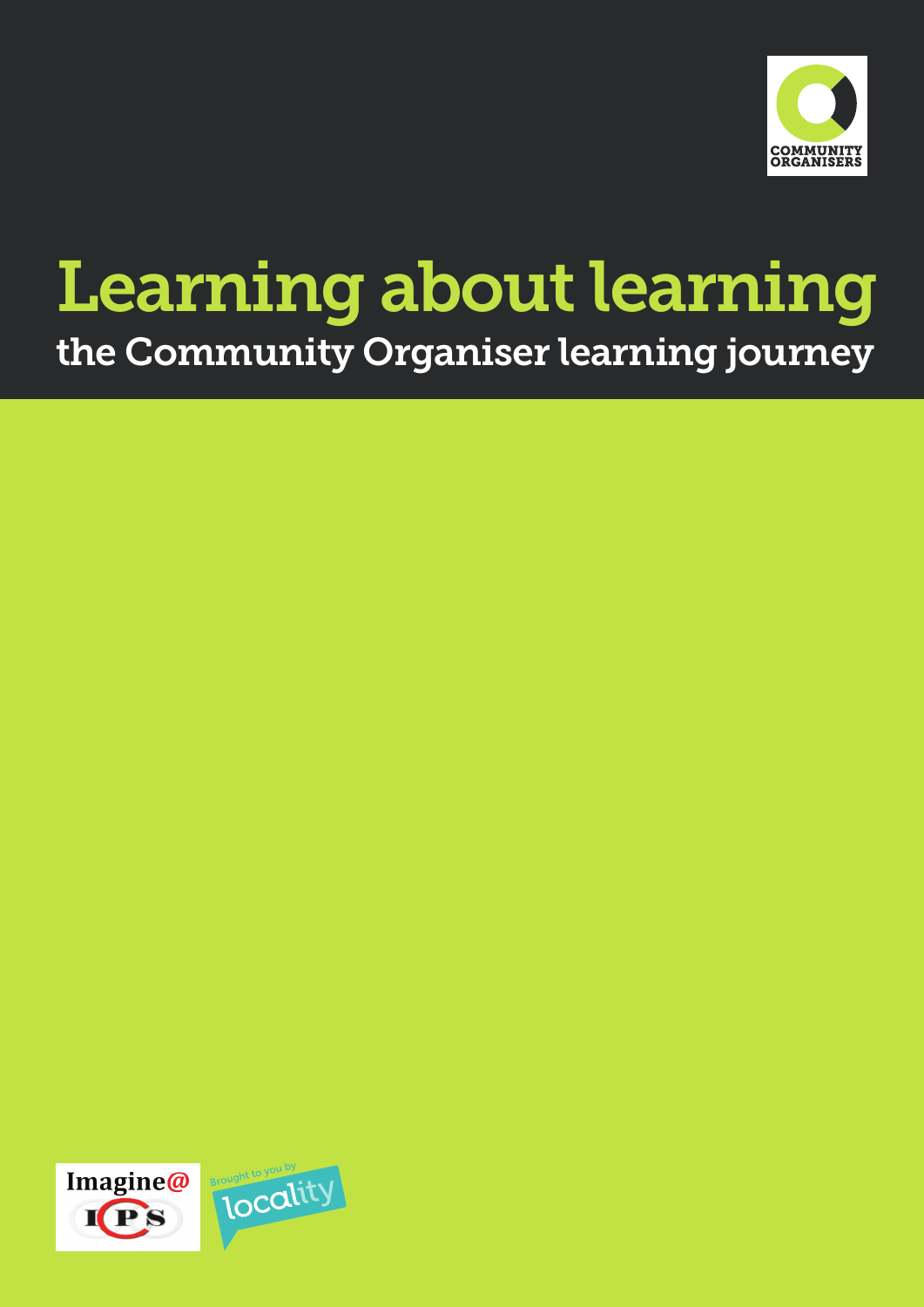# Learning about learning:

# the Community Organiser learning journey

The Community Organisers Programme is an ambitious experiment, seeking to promote resident-led change that makes a real difference to local communities. It is doing this through building a movement of community organisers who will enable residents to take action on their own behalf and to have the power and confidence to tackle the issues that are important to them.

This discussion paper reflects on the learning journeys that COs who have been involved in the Programme so far have taken. It is based on in-depth interviews with 20 COs over the past 12 months. It also includes the views of COs involved in the host case studies we carried out last year and COs involved in the volunteer study that Locality commissioned at the turn of 2012/2013.

#### The main findings so far are that:

- Community organising is an emotional journey and involves many ups and downs – because it embodies deeply held values and often engages with people who have difficult lives.
- For this reason, most organisers described their first year as a roller coaster ride, while a few did not last the course.
- This has implications as the Programme has recognised – for the kind of people recruited to the Programme. It is not for the fainthearted! There has perhaps been less recognition of the emotional support that is needed.
- Most COs buy completely into the key principles of the programme. They welcome the emphasis on listening and on supporting residents to take action rather than taking a lead themselves. But a number question the RSLM mode when it comes to moving to action and recruiting volunteers. For some, this sets up an uncomfortable tension between sticking to the model and trusting their instincts.
- Generally speaking, those COs who stayed the course grew in confidence over the second 6 months of the Programme. However, uncertainties about progression affected their motivation, especially in the first few cohorts while details of further OCS funding were being hammered out. Nonetheless, some seemed to relish the challenge.
- Those who did progress remained extremely positive about the key principles of the Programme, although some welcomed the opportunity to introduce more flexibility into a model that they saw as too rigid. Others, however, argued that sticking to the brand was a major factor in their success so far.
- The initial 3-day induction elicited strong but mixed feelings. At the time of this study, many still felt too much time was devoted to role play (though with insufficient analysis) and felt unprepared for the practicalities of getting onto the ground. Several argued that it failed to recognise or capitalise on the range of experience among trainees.
- Generally speaking, COs found accreditation very challenging, regardless of their educational background. Although some felt it introduced them to important context and concepts, there were many frustrations – about lack of clarity in the assignments, failure to provide feedback, and delays at all stages of the process. They argued that the process was under-resourced, that the assignments should be streamlined and that not enough account was taken of the time that accreditation took away from their listening. Some struggled with taking responsibility for their own learning and most would have appreciated more guidance – for example on background reading.
- On the other hand, most felt re-energised by the Go Deeper option, whichever they chose. Some would have liked this input earlier.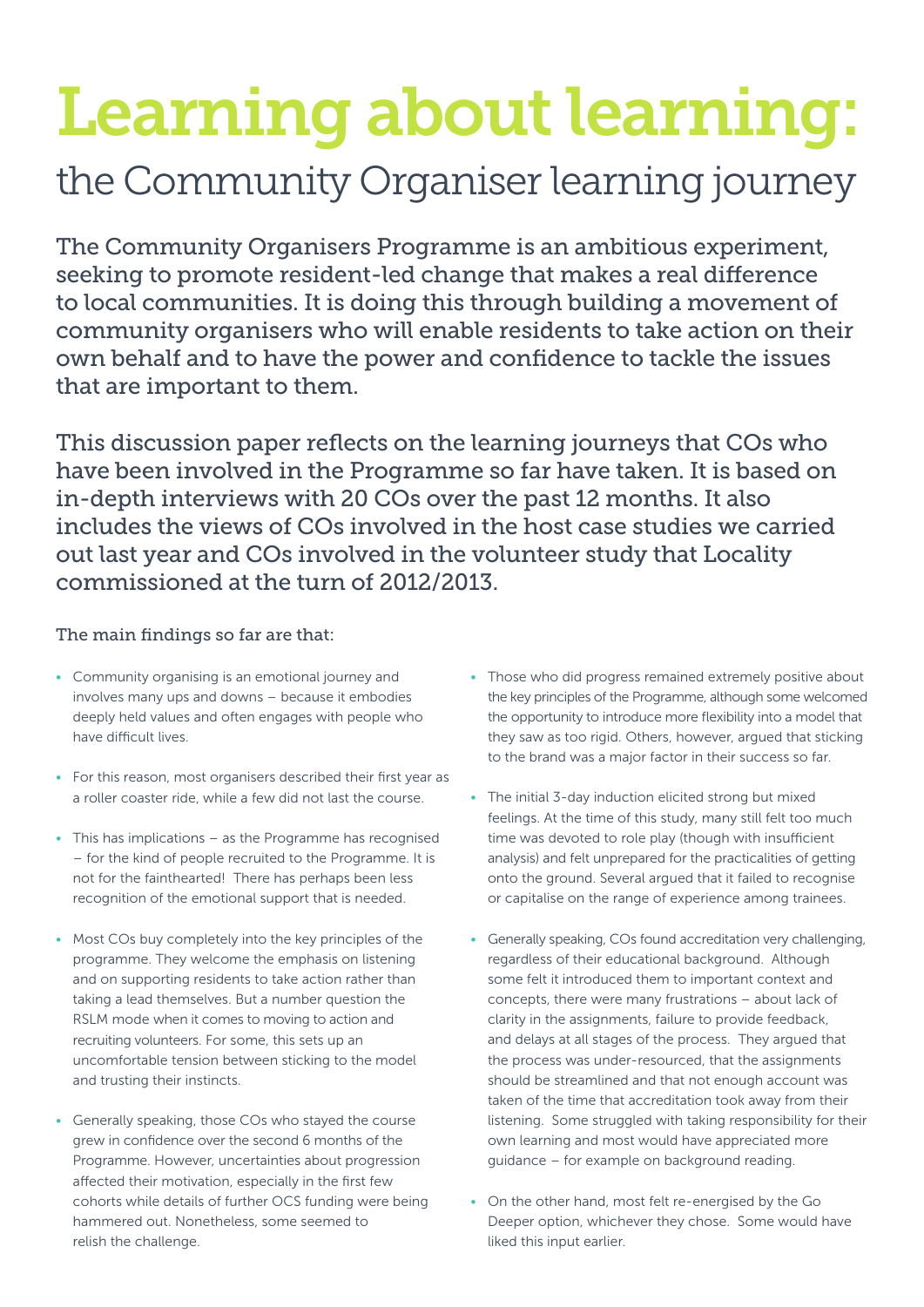- Most felt that there was insufficient match between the training they needed and the demands made on them at different points in the process. But many appreciated the fact that the Programme had changed its online sessions, moving to smaller groups and regular supervision sessions and to a mid-term face-to-face session.
- COs learn a lot during the Programme about themselves, about their communities, and about the politics of organising. Some of this comes from the Programme input, some from taking responsibility for their own learning, some from reflecting with colleagues and/or hosts. But the nature of the learning journey means that access to support is vital. COs find their support in a variety of places, which are listed here in a rough order of preference:
	- o The local CO team
	- o The support and experience of other COs
	- o The host
	- o The Go Deeper option
	- o Online sessions and supervision
	- o Email or telephone support from Locality and RE:generate.
- COs highlighted the importance of working as a team. Lone working had proved extremely challenging and may have been a factor in the loss of COs during their first year. But being in a team which failed to gel could be extremely destructive.
- A host who understood the process and was well-respected locally was also a significant factor in CO support, as were other COs. COs wanted to see more opportunity for graduate COs to support and mentor those in later cohorts.
- One CO argued that the Programme was more about community animation than organising. This echoed a wider disappointment among those who had joined to 'make change happen', that it had not really confronted issues of power and was not radical enough. It is important to be realistic about what could be expected within the resources and time available to the Programme, but much will depend on how it is taken forward over the coming years as a movement, if those aspirations are to be realised.

#### The main issues it raises for discussion are:

- Community organising is an emotionally challenging journey. Emotional intelligence and resilience are seen as key elements of the CO's make- up and there is a strong case for a greater investment in this, in order to give COs the strongest possible foundation on which to build. But the human and time resources within the Programme are limited and some COs referred to a 'lack of care'. What level of support is needed and how can this best be provided?
- The learning of the COs is geared to implementing a particular model of community organising but arguably this

is in tension with the creativity needed to build a movement and develop new approaches to persistent and entrenched problems. How can the model provide a strong framework for action while allowing COs the flexibility to innovate and respond to local circumstances?

- The sense that COs cannot share doubts, criticism or failures comes out strongly from our interviews. How can the model benefit from the critical reflection of its participants without losing its essence?
- The Programme believes strongly in COs taking responsibility for their own learning. But learning also needs to be efficient and effective. What resources are needed to ensure that COs are able to make the most of their trainee year and access the learning they need when they need it? And how can the experience of hosts and other COs best be harnessed?
- The 51 weeks trainee period provides a good foundation, but what are the ongoing training needs of COs and the Programme and how can both progression employers and CoCo best meet these needs on an ongoing basis?
- Related to this, transformation will not happen overnight – or even in 51 weeks. COs are learning the value of small changes as a foundation for longer-term transformation and it is important to be realistic about what can be achieved and when. But what are realistic expectations and how can the Programme ensure that it will address the 'bigger issues' that many of the communities that COs are working with are facing? Is there a map for this longer journey? How can the theory of change best be used to support this?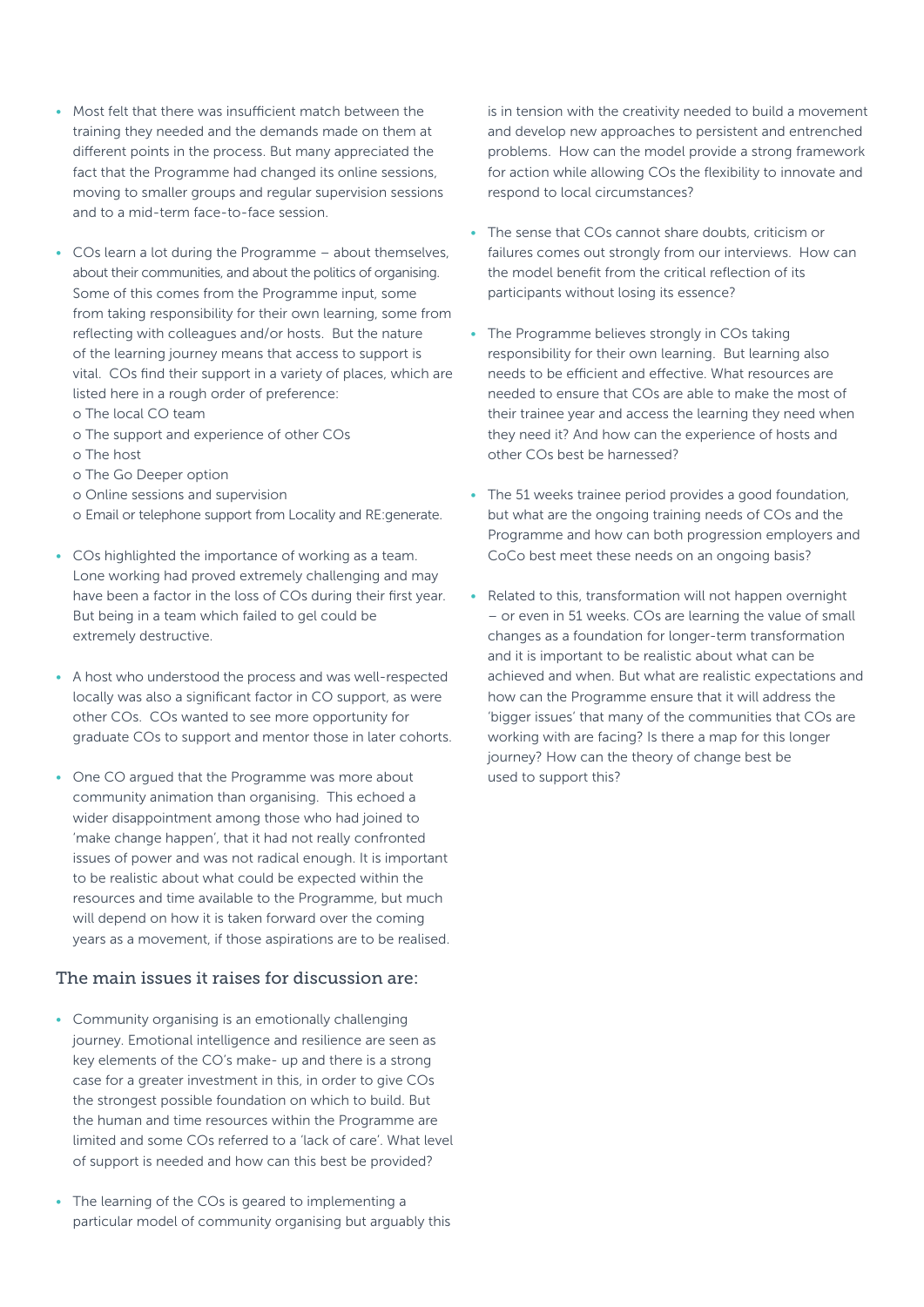# 1: Introduction

This discussion paper explores the learning journeys that trainee community organisers have taken over the period of the Community Organisers Programme to date. It is written by the Imagine team, as part of our role as learning advisors, and is intended as a discussion paper which will stimulate more reflection - on the nature of the journeys COs have taken, the ways in which that journey has been supported, how and why the journeys vary, and the implications for the Programme.

The paper is based on dedicated interviews with a small number of COs to track their learning journeys over time, repeat interviews with some of the COs involved in the host case studies we carried out last year, and some follow up interviews with COs involved in the volunteer study that Locality commissioned at the turn of 2012/2013. These dedicated interviews involved 20 COs from across the country and across Cohorts 1-5 and we captured experience from early on in the trainee year until after progression. We also drew more generally on the findings from the host case studies, the volunteer study and other encounters, e.g. during the Action Camp, Locality Convention etc.

The paper first discusses the journey taken by COs and how this might differ for different individuals. Sections 2 and 3 focus on the training and support COs receive and their reactions to it. A final section poses a number of issues for discussion arising out of the study. It is written largely from the CO perspective. As the numbers interviewed were small and the interviews open-ended, we do not give the

proportions who supported particular points. Instead we distinguish between points made by one person, by some or by the majority. We also include some quotations from the wider literature (in shaded boxes) that illustrate and reinforce findings from the Programme.

Two things need to be borne in mind in reading the paper. First, it reflects the experience of different cohorts, who will have had a different experience as the Programme and the associated training have grown and developed. It is also important to recognise that COs differ in their response to the Programme and its requirements, according to their previous experience, their expectations and learning styles, and the stage they are in with respect to the Programme. Second, the Community Organisers Programme is an experiment. It has limited time and resources, is dealing with diverse neighbourhoods and working with a range of hosts and COs. It is still learning and cannot possibly get things 'right' all the time.

For these reasons, some of the material here will be familiar, especially following the Organisers Council's report to the March 2013 Programme Board, and some of the recommendations will already have been taken on board. Nonetheless, there are a number of ongoing themes with respect to the processes and emotional journeys that COs have gone through, which we believe will benefit from being aired and further discussed.

# 2: The journey

# The first 6 months will feel like driving around the M25 wearing a blindfold!'

The CO learning journey was described by a number of COs as an 'emotional roller-coaster'. One compared it to the wellknown Kubler-Ross 'grief cycle', which involves denial, anger, bargaining, depression and acceptance and undoubtedly COs experienced many of these emotions at some stage in their trainee year. Table 1 (next page) gives a simplified version of how COs responded at different stages of their journey.

This is obviously a simplification. The journey is not linear; some travel faster than others; people respond in different ways; and COs can feel all of these emotions at different points, indeed they may experience contrasting emotions at the same point. Context, as we shall see in the next section, also makes a difference. However, it illustrates two very important aspects of the CO journey. Firstly, COs may feel

very differently about it at different points in time. We were struck by the similarity across cohorts in their reactions to the early stages of the journey, but also by the way in which, in most cases, their confidence grew over time, although there were some notable exceptions to this.

Secondly, this is a journey that requires considerable emotional resilience. In this, it is not unusual. Working with communities is acknowledged in the wider literature to be emotionally challenging, because it involves deeply held values, passion and often engages with people who face significant challenges in their own lives.

In the rest of this section, we describe the journey in more detail, illustrating it with quotes from the COs themselves but also, in the boxes, from the wider literature.

#### Motivation

Community organising (along with many other forms of community practice) is rarely simply a career choice. It is, as some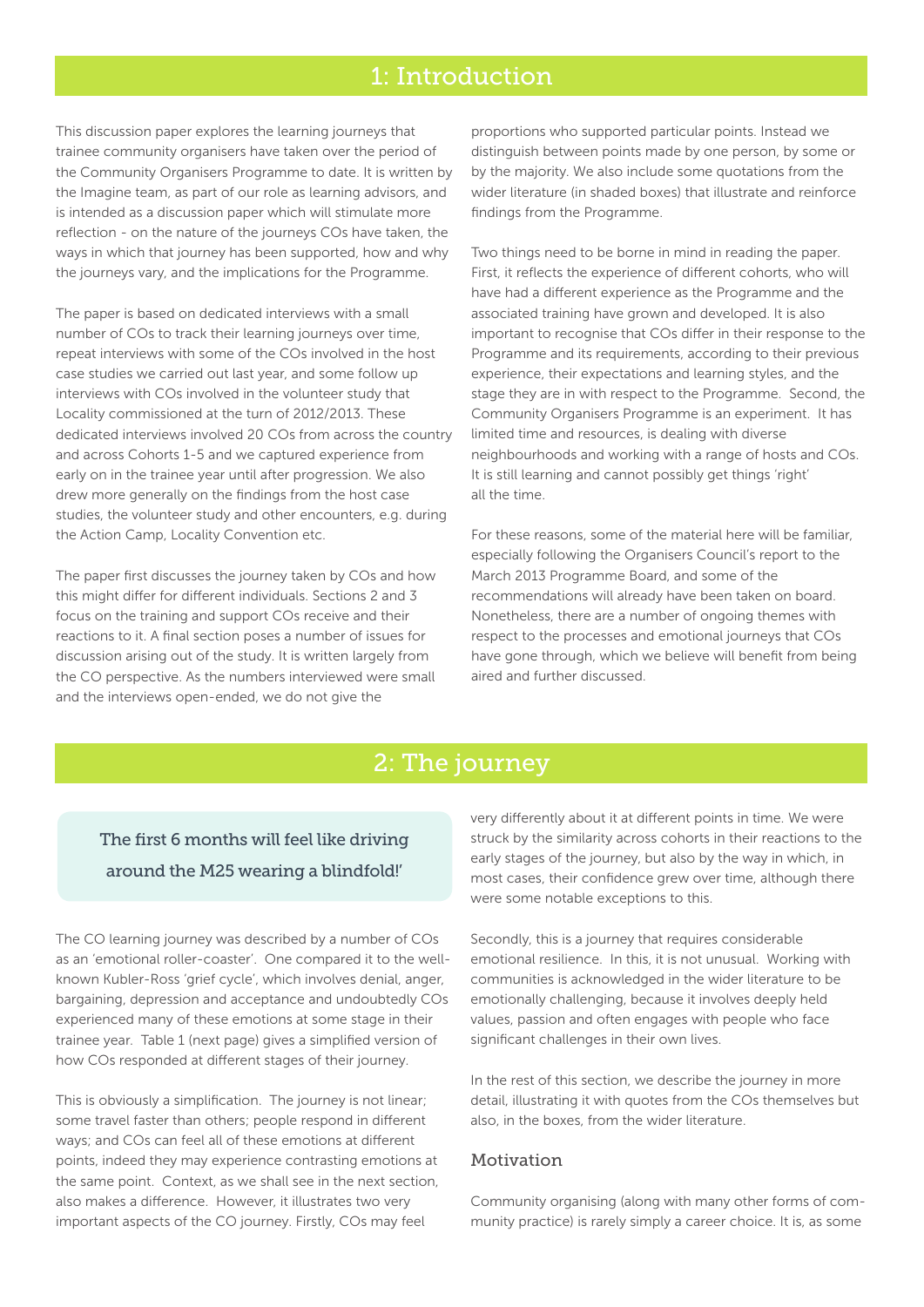| <b>Stages of the journey</b>                                                          | <b>Common emotions / responses</b>                                                                                                                                           |
|---------------------------------------------------------------------------------------|------------------------------------------------------------------------------------------------------------------------------------------------------------------------------|
| Applying for the job and recruitment                                                  | Anticipation                                                                                                                                                                 |
| The residential induction                                                             | Exhaustion, confusion; overwhelmed,<br>charged up, excited; strong sense of<br>being part of something.                                                                      |
| The hiatus before starting                                                            | Frustration; anticipation                                                                                                                                                    |
| Getting onto the ground                                                               | Trepidation; fear; feeling unprepared<br>but eager to get going                                                                                                              |
| First positive listening                                                              | Elation; achievement                                                                                                                                                         |
| Following the RSLM steps<br>(especially moving to action and recruiting<br>volunteers | Loyalty, determination, discovery.<br>Tempered by confusion, uncertainty, denial                                                                                             |
| Accreditation, paperwork and targets                                                  | Stress, depression, anger, sense of inadequacy,<br>but also sense of wider context and then relief.<br>achievement                                                           |
| <b>Going Deeper</b>                                                                   | Growing confidence; acceptance; 'aha'<br>moments; reinvigoration; growth in<br>understanding of the process, opportunities<br>and/or how to tackle issues in their community |
| Preparing for progression                                                             | Uncertainty; drop in motivation;<br>anger vs. determination                                                                                                                  |
| Progression                                                                           | Achievement; freedom/autonomy; new energy;<br>increasing confidence; challenge                                                                                               |

of the literature acknowledges, an expression of who people are and their values, a part of their identity. The COs we spoke to came from all walks of life: several had a university education; many had been involved in volunteering or activism both in the UK and abroad; some had been community activists in their local area over a long period. Several had worked in the private sector and some had training experience themselves. Asked about their motivation, some COs spoke of their past encounters with poverty, their histories of political activism, or about 'wanting to make change happen'. For others it was more of an intellectual motivation or simply being attracted by something that looked interesting at a time when they were looking for a change in their own lives.

One CO had spent time travelling in Africa where she was confronted by lots of poverty on the one hand, but more sense of community on the other. In this country, she didn't know who was living in the same street as her. Over there, people seemed to have more time for each other.

#### Induction

COs found the 3 day residential an intense and exhausting experience. They loved meeting the other COs in their cohort. But they reacted to the format in different ways. Some were impressed by the way their taken-for-granted ways of thinking and operating were challenged; but others were very critical of the role plays here and at the Action Camp – too long and yet without adequate analysis of the issues that were thrown up. In particular, people either loved or hated the majorians/minorians exercise:

It upset a few people, but it was quite thought provoking, finding out what it was like to feel disempowered by people who didn't mean to disempower you, who were wanting to do things for you.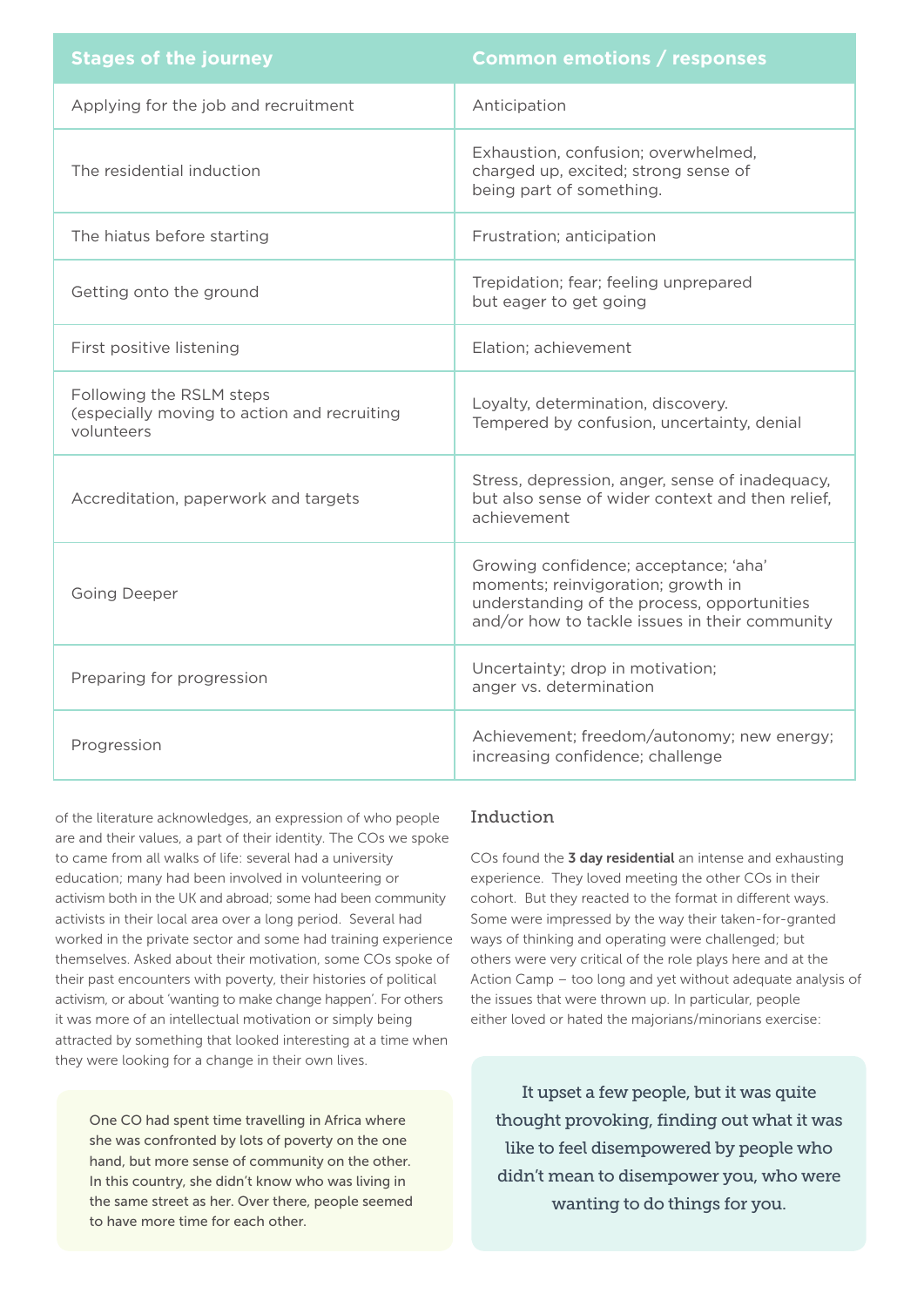But many said they were left with too many unanswered questions after the three days and went away feeling unprepared for what they would actually be doing on the ground. This was still true of the later cohorts. Some minded this more than others. One CO commented for example, that it was three days out of a whole year and they couldn't expect too much of it; others commented that they only appreciated the learning when it became relevant later on in the year.

One other issue that COs raised related to the diverse experience that each cohort brought to the Programme. They felt that this should have been acknowledged and that much more use could be made of the different kinds of knowledge they brought.

#### Getting onto the ground

Some then described a hiatus at the beginning while ID and employment matters were sorted out and while they did warm listenings - they felt frustrated at not being able to start on the ground right away. Once they got on the ground, their experience varied. Some started working in teams, even if they were later to work as individuals, and some even had the opportunity to do supervised practice listenings. But others described being thrown in at the deep end. Not surprisingly, several were uncomfortable at knocking on people's doors and apprehensive about how local residents would respond:

### I felt like a salesman – it took me ages to feel comfortable with it.

But most came to really value this part of their work. Asked about the highlights of their first year or the 'lightbulb moments' in their learning, several referred to their first 'successful' listening – the first person to invite them in and show enthusiasm for what they were doing. Generally, COs found that residents valued the opportunity to talk to someone who did not have a pre-set agenda and they got a real 'buzz' out of the contacts they made and the momentum this built. This continued throughout their year.

….there is something about the 'aliveness of contact' that our research suggests is a value in itself – and not always understood by managers - These (anecdotes) seem to perform a variety of functions - renewing energy, inspiring imagination, arousing curiosity, rekindling anger, and provoking reflection and learning. 1

But COs were also challenged by what people told them. They heard some harrowing stories. This reinforced their motivation but left some frustrated at the slow pace of RSLM and the fact they couldn't do more. While they were energised by the stories they heard and the interest shown by some of the people they spoke to, handling residents' anger, despair,

apathy and mistrust of the system required emotional resilience and considerable trust in the process:

You hear about people who have lost their jobs and are really scared, then you knock on the next door. Some people take on these problems. I tend to be quite robotic; others lie awake at nights.

Development work involves a huge variety of emotional challenges such as in managing people's cynicism and mistrust in relation to civic renewal and public service provision, being on the receiving end of community or citizen anger or working with conflicts within and between groups and communities that are often exacerbated by policies designed to encourage competition for public funding.

… These professionals were coping by drawing upon their own inner resources, qualities of resilience, flexibility and creativity, rooted in their own personal biographies, values and identities and bringing these to the situations in hand.  $1$ 

It was clear, as one CO remarked, that community organising was not for the fainthearted! And the Programme has acknowledged this both by introducing assessment centres and in some of the competencies on which its performance management framework is based: Maturity and Emotional Intelligence, Resilience and Robustness. One team from an earlier cohort commented on how the importance of resilience emerged during their recruitment process.

There was a group interview and it became clear that COs would have to be quite strong. We recognised this in each other.

It is not surprising therefore that some have left the Programme (18% from cohorts 1-3), while others we spoke to – working in areas with histories of conflict, drug use and crime - were absolutely desperate about the size of the task they faced. It is perhaps surprising that we didn't encounter more COs who felt like this. But a lot depended on the support they could access and we will return to this in Section 3.

#### From listening to action

Most found the emphasis on listening really powerful – it was important to be 'thrust into conversations' and many commented that residents loved being asked what their ideas were without any pre-set agenda. A few felt that it was disempowering for residents with 'loads of energy' to be left hanging because it was 'too early' in the process to move to action. But most accepted the need to keep the focus on listening in the early months.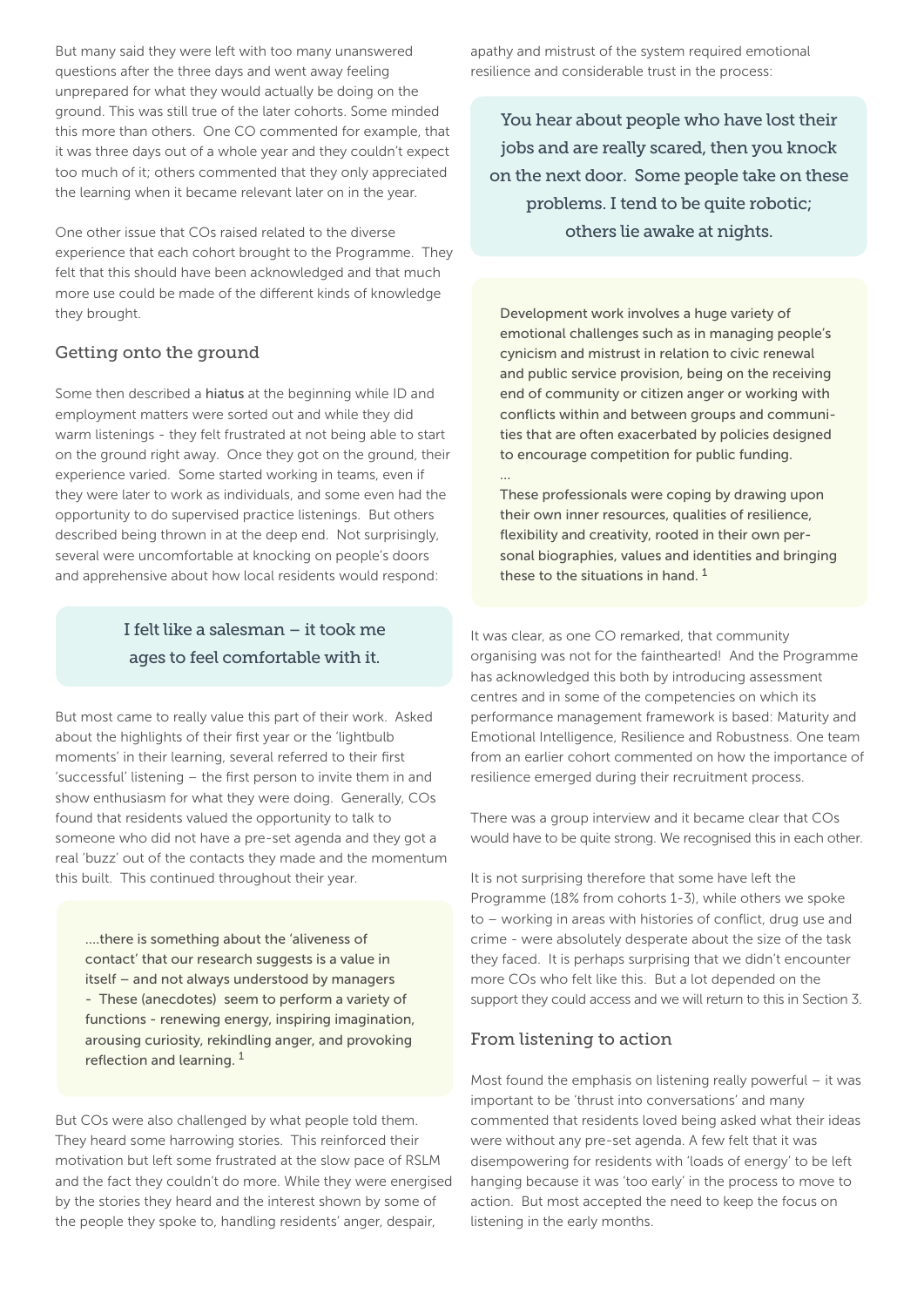Despite this, listening was not always plain sailing. One CO described the first 6 months as 'a very rocky road'. Another said:

It's very slow work – it takes a lot of time to get comfortable enough with the process. This took around 3 months. The targets make the work quite stressful – it's a long term technique and approach. The reality of this is difficult, lots of expectations. The ambition of the programme can be overwhelming.

We also encountered considerable variation among COs when it came to 'trusting the process'. While COs were converted to the listening process, many questioned later aspects of the model, especially when it came to moving to action, recruiting volunteers and relationships with other local agencies.

Moving beyond listening to action recruitment of volunteers could be very demoralising. COs repeatedly spoke of organising house meetings that nobody turned up to and of residents who showed an interest and seemed very keen, but then went off the boil:

We were told that they would be biting our hands off. Do you have to be a charismatic person? I want to be part of something everyone can do. It can be very disheartening – you feel you've made a connection, then a week later they've changed their mind.

It is easy for them to see this as a personal failing, even though it is clearly a common experience. However, some COs expressed frustration with the RSLM format for house meetings as well its insistence on getting volunteers to listen before they took any action. Younger people, for example, were particularly reluctant to do door knocking, as we reported in an earlier paper. One or two had got young people interested only to face obstacles from other youth workers who were protective (even possessive) of their service users and had their own agendas.

Some felt that the Programme was unrealistic in its expectations. Many residents have stressful lives and have a lot of pressure on their time. They are not getting paid and there is nothing concrete in it for them. They often have to drop out because of personal pressures or changes in their life circumstances – like having a baby, caring responsibilities or moving out of the area. Ironically, one or two COs mentioned

losing members of their 'team' to a job or other commitments, which they might not have had the confidence to get without their involvement in the Programme. And a couple of people mentioned that the forms and procedures involved could be off-putting.

COs also pointed out that supporting volunteers adds to the pressures on their time:

The time to build relationships is crucial – people have low confidence and respond to my suggestions to do listenings with "that's not me"; " I can't do that".

The issue of relationships with other local agencies was a third vexed question for a number of COs – getting the right balance between not being overly influenced by existing groups and agencies while making the relationships that would be helpful when residents moved to action. Some felt the Programme was too rigid about this and some had been able to get access to residents for listenings through existing groups that they might not otherwise have reached.

A further issue that came up in relation to the model was the need for repeat listenings in order to win people's trust and build strong relationships. In order to move to action and build a team of volunteers, COs needed to go back to residents who had shown an interest before. Indeed, some commented on the fact that residents really appreciated the fact that the COs came back to them. But this competed with the need to keep up the numbers of new listenings and some felt that targets should take this into account.

#### Responding to the challenges

The response to the day-to-day challenges of the process was varied:

- Some bought into RSLM completely and with enthusiasm, leaving previous experience and preconceptions at the door. One team put their success down to sticking rigorously to RSLM and not moulding it to their own liking.
- Others talked about trusting their instincts and adapted the model, not adhering strictly to the processes outlined. A number argued that the process should not be linear but allow for flexibility. When it came to the issue of getting volunteers to do listenings before moving to action, for example, COs said they did understand the importance of ensuring that residents did not go off and do their own thing and of ensuring that any action was rooted in what other residents wanted. But they suggested that this could be a circular or 'iterative' process, and that it might be more appropriate for a volunteers to do listenings after an event had brought residents together, rather than beforehand. Similarly, when it came to moving to action, some found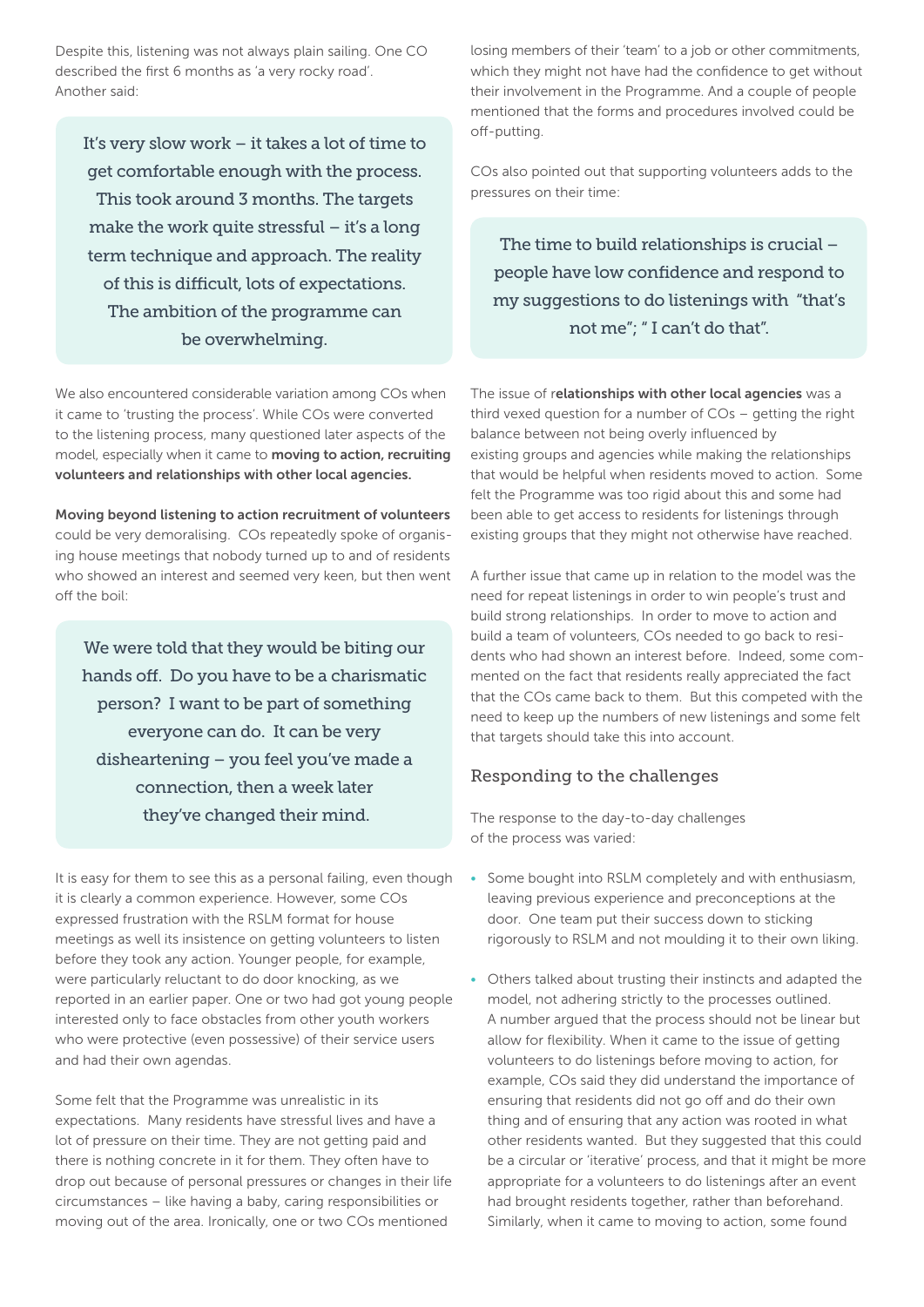that residents often wanted COs to work with them before they felt confident to take a lead themselves.

• Many were somewhere in the middle, trying to stick to the process against their instincts that there could be other ways of moving forward. But trusting the process rather than their instincts was something that some COs found particularly challenging. The following extract from the literature captures what some of the COs experienced in this respect:

When caught in a dilemma an individual typically experiences anxiety because of the uncertainty regarding what is the right thing to do. Then, when choosing one course of action and rejecting another, guilt and regret will be felt towards the rejected alternative. 1

Towards the end of our interviews, some felt that the requirements of the process and the 'rules' of engagement were relaxing and mentioned instances where they had been encouraged to follow their instincts, though it may be that this was mainly true of those who had graduated.

However, there was still some frustration that RSLM did not seem to address the 'real' issues affecting the residents in CO communities, especially from those with an activist background or who came into the programme to 'make change happen'. There was a tension between the aspiration to achieve 'structural changes' that would empower local people and a practice whose focus seemed to focus more on small-scale activity. One CO argued that it was more like community *animation* rather than community *organising* and that to acknowledge this would both be more honest and make for a better relationship between COs and the Programme partners. Some commented, however, that they had learnt to appreciate the importance of small changes, especially at this stage in their work. Nonetheless, at a time when people in local communities are really suffering from the impact of unemployment and benefit cuts, others wanted more discussion of how and when the small things they were doing would impact on this bigger picture.

#### Other demands on CO time

In their first year, the COs are trainees and alongside their listenings, they engaged in formal training  $-$  accreditation for the first 6 months and Go Deeper options for the second six months. They were also given targets for the number of listenings they should do, and the number of volunteers they should recruit. They were also required to fill in reflection sheets, which were then returned to RE:generate.

Most COs recognised the pressure on the Programme from OCS to prove its worth. But targets were a major source of frustration and seemed at odds with everything they were learning about RSLM as a 'slow, subtle process'.

### We were so excited about learning and now we are consumed with targets and paperwork

Some suggested that the targets encouraged COs to sidestep the process in order to register volunteers and get evidence of actions on the ground.

On the positive side, a number of COs really valued the emphasis on personal reflection in the Programme. Some were using reflection for the first time and one said that reflecting with colleagues was the most powerful part of the Programme. Several felt the questions were especially useful, although they thought daily reflections were too much. There were fewer positive comments about **accreditation** but some welcomed the introduction to theory and the opportunity to put their work into a wider context that the accreditation assignments provided. Some struggled with taking responsibility for their own learning, but even those with an academic background were unclear about what was expected of them.

As we shall see in Section 3, the accreditation process has been problematic and many felt it was under resourced. Here it is sufficient to note that the combination of accreditation assignments, targets and the paperwork left many COs feeling very stressed. One described how he found himself 'in a dark place' after failing a module. Many felt the targets were unrealistic and the time allocated for work on accreditation completely underestimated. This left some feeling increasingly inadequate, others feeling angry, especially since much of the paperwork, including the assignments, seemed to go into 'a black hole' – we were repeatedly told that there was rarely any feedback on reflections and that feedback on assignments was late – often too late to feed into the next set of assignments (which undermines the whole learning process).

#### Going deeper

Generally speaking, COs grew in confidence over the second 6 months. There were exceptions – some continued to struggle and became more and more despondent, especially where they were working on their own, had had to change area or had an unsupportive host. But many found new strength from their Go Deeper options – both the skills and context provided and the contact with other COs. They were a source of new enthusiasm, motivation and energy.

COs were also revisiting people and building up their networks. Where residents were moving to action and COs were building a team, this provided its own positive feedback. One said he had learnt to accept that he didn't need to have all the answers. Some had changed location from unsuitable areas and found that they were able to make much better progress as a result, even if they had lost valuable time. But for those whose progress was slow, the opposite was the case. They were still committed and spoke of their intention to do revisits etc., but sometimes this felt like a triumph of hope over experience, and was accompanied by an underlying anxiety,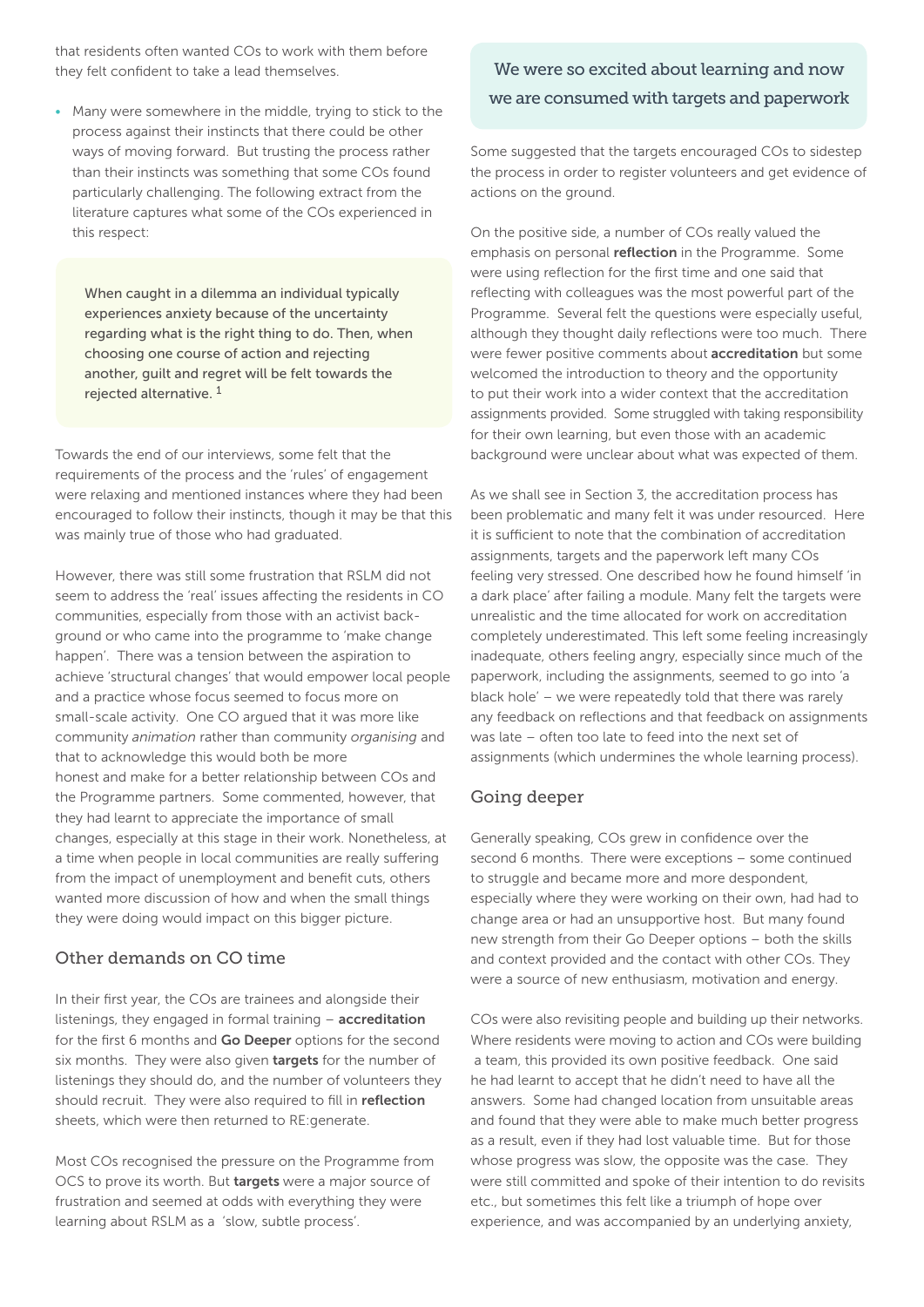even desperation, that time was running out, especially as progression loomed.

#### Progression

Second year funding was agreed quite late in the day for Cohort 1 and uncertainty about progression could be very demotivating, if COs didn't know whether they would be working in the same area, or indeed at all, after the 51 weeks:

When you're not sure whether you're going to be doing a job after the next month or two, it starts to affect your motivation. You can't do new listenings or move to action, get the excitement going. It's in the code of conduct not to promise what you can't deliver and if you are going to disappear in two months time, you can't promise anything.

A particular issue for a number of COs was the need to provide evidence of impact at this stage in their journey, so that they could attract match funding, especially when a key principle of the Programme was that the CO should take a back seat and let residents take the credit. It was a particular issue for those who had changed areas or started late and so had less time to prove their worth.

By the end of the 51 weeks, there were, we would suggest, four main groups of COs:

- Converts were fully bought into RSLM as a model and confident about pursuing the model into its second year. Several of these have been taken on by RE:generate.
- Adaptors were fully bought into the principles and committed to their local area, but saw themselves as freed from what they saw as the RSLM straitjacket and able to pursue the Programme principles as they saw most fit. Some of these were continuing with hosts who took a similar view; others had set up their own CiCs, determined to keep going one way or another.
- Sceptics were those who decided to leave, wanting to effect change but find somewhere else to do it.
- *Drop-outs* were people who had decided the process was not for them, or who had failed to find match funding (according to a recent quarterly report to OCS, one in four of cohorts 1-3 had not progressed). Some were angry; some had moved on; we suspect that some – who had been struggling over the second 6 months – may have felt demoralised and abandoned.

The watershed of graduation and progression gave those

who continued with the process new energy. Some were enthusiastic about demonstrating how RSLM could work; others wanted to break free of RSLM, though not the basic principles behind it. Members of one team spoke of how the model offered something distinctive and that this had earned the respect of other key stakeholders locally even though they were often competing for the same funds. They also argued that independence gave them more power and status locally. Nonetheless there was still uncertainty for many COs – few of those we spoke to had assured funds. There were questions, too, about some of the agencies who were interested in employing CO graduates. What, for example, did housing associations think they were buying and would they be willing to stick with the process or might they use it merely as a form of consultation?

#### Different experiences

This description of the learning journey has generally been one of ups and downs, elation and despair. There were exceptions to this, however: COs for whom the process seemed to work very well. And while there were a number who fell by the wayside, either during the 51 weeks (18%) or after graduation (25%), those who progressed were determined to stick with the movement and the principles, even where they weren't fully bought into all aspects of RSLM.

So what made the difference? We did not have the resources to do an in-depth study, but three sets of inter-related factors seemed important:

- • Individual attributes
	- o Previous experience
	- o Emotional resilience
	- o Appetite and confidence to learn
	- o Learning styles
- • Area characteristics
	- o Levels of local deprivation, previous levels of organisation and population turnover
	- o A local issue or crisis that the local community could mobilise around
- • Levels and sources of support

Some also mentioned time of year as being an important factor, with few residents having the time or inclination to talk during December for example or when the weather was bad.

In Section 4 we will focus on levels and sources of support. The importance of the *individual characteristics* has been recognised in the steps that have been taken to tighten up recruitment through assessment centres, rather than leaving it to hosts who may or may not understand what is involved. As one CO said, *'this work is not for everyone*'. It has also been recognised in the Performance Management Framework and this may help free up staff to work with COs on particular competencies. But, as we have already reported, many COs felt that more could have been made of the different backgrounds and knowledge that they brought into the Programme.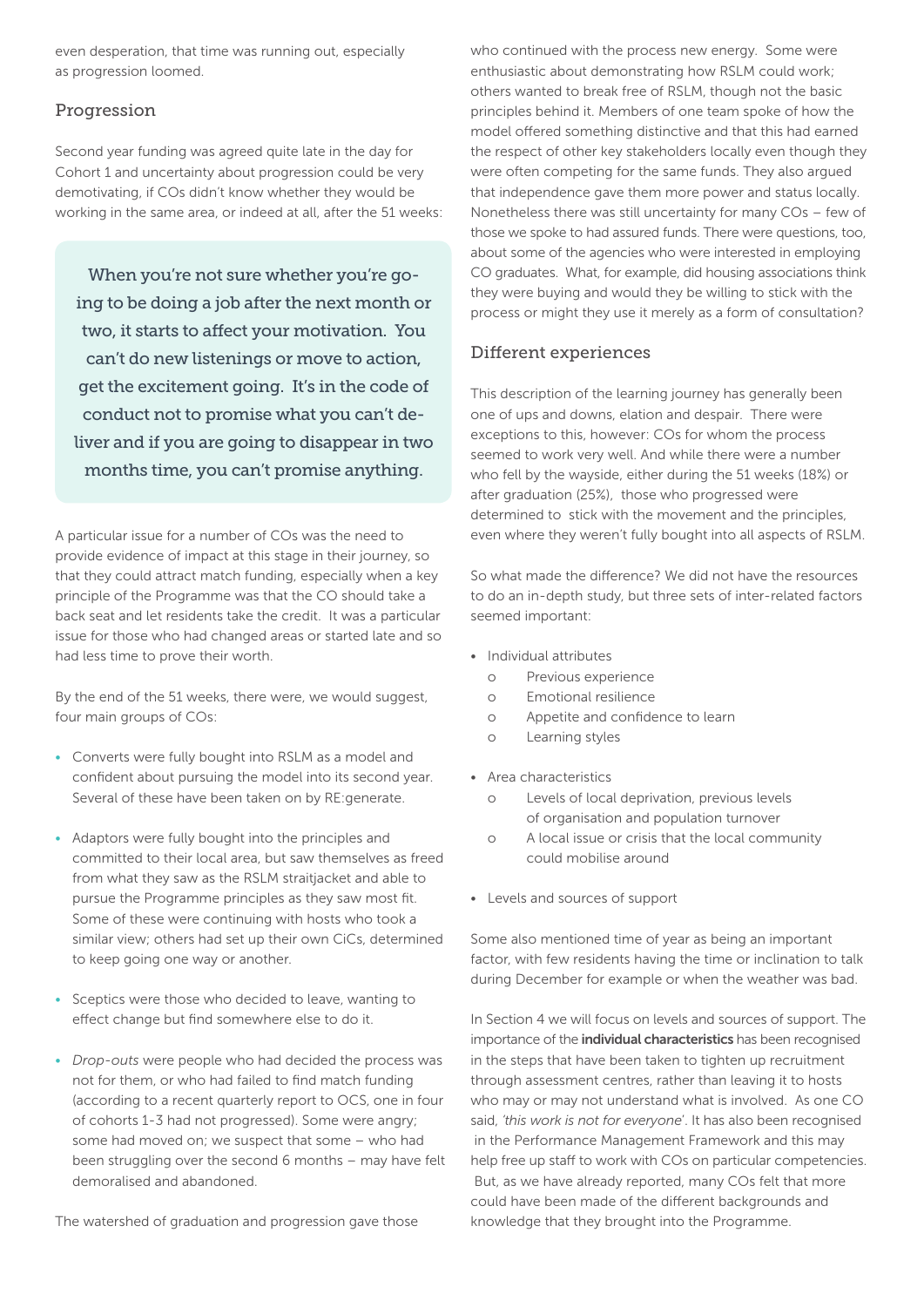The influence of area characteristics is well documented in the literature and not specific to this Programme, although COs did raise issues about how relevant RSLM was to different types of area. In areas where there is already high

participation, residents could find the presence of COs confusing. Conversely, in areas of high population turnover, division and high crime, residents were often reluctant to raise their heads above the parapet.

# 3: So what had COs learnt?

One CO described his year as '*a real learning curve – a lot steeper than I imagined but a challenge I really enjoyed*'. COs highlighted a number of aspects of their learning:

- Some referred to what they had learnt about the area the worked in and the experiences of local residents. One said it was 'an eye-opener how people on the estate were treated'. COs commented on what they had learnt about how communities work, how councils work and how politics comes into play. They learnt a lot too from the people they listened too: 'seeing how much people know and how competent they are'. They met 'some amazing people!'
- Several said they had learnt a lot about themselves and how they interact with others. One said he had developed his intuition and judgement. Several said they had learnt to be more confident, to challenge people.
- Some mentioned more practical things: how to manage and use data, for example.
- Or they had learnt about community practice: spotting opportunities to take action, dealing with 'the difficult personalities', or learning that 'small things can make a difference'.
- Several felt that the Programmes principles were now firmly embedded within them and everything they did – 'thought processes which challenge top-down, hierarchical decision-making.
- There were mixed views on how much they had learnt about power. One was very positive about how he had been helped to understand power in his community, but others were disappointed, given the claims made for the importance of power in the Programme. They described input on power as 'too abstract' and felt that assignments and role plays left them to work out the implications for themselves in -'so it was hard to know what the intended learning was.

One CO team talked about moving from unconscious incompetence, to conscious incompetence, to being solid in what you know but still learning. To achieve this, one CO commented that, while the potential was evident, a more strategic approach was needed with more emphasis on objective setting and learning outcomes. Another thought that the Programme needed a clearer learning framework that involved exploring concepts, learning about methods, applying this in practice and reflecting on learning.

It was like a strange attractor – all-encompassing because no-one defined what we should be doing

#### Learning styles

We have already commented on the variety of backgrounds and experience COs brought to the Programme. The Programme should take some credit for creating a common training framework – not an easy task. But this variety has significant implications for how people learn and how they are assessed/accredited.

A number of COs felt, as the recent Organisers Council report argues, that the Programme should have taken more account of different starting points and learning styles. One commented that she had filled in a questionnaire that asked about learning styles, but was disappointed to find that no account was taken of it.

Much has been written about the distinction between single and double loop learning.

Single loop learning occurs when new insights into a problem help us to adapt and cope better within the parameters of a pre-defined situation; double loop learning occurs when we learn to question how an issue or problem has been framed. If we see things in a different way then new solutions can present themselves. Some writers extend this analysis to talk about learning which questions the basic assumptions behind their practice; or about reflecting on learning processes themselves. Adapted from Banks et al. 2

Some of the frustrations COs experienced arose when they felt that they were not being allowed to question assumptions within the Programme itself. There is clearly a balance to be struck between providing a clear framework for learning and allowing people the freedom to push at the boundaries and be creative, especially in a Programme of this kind. Some felt that balance had been struck:

Even if RSLM is restrictive, you still have a huge amount of freedom and a broad remit on a daily basis you design your own programme.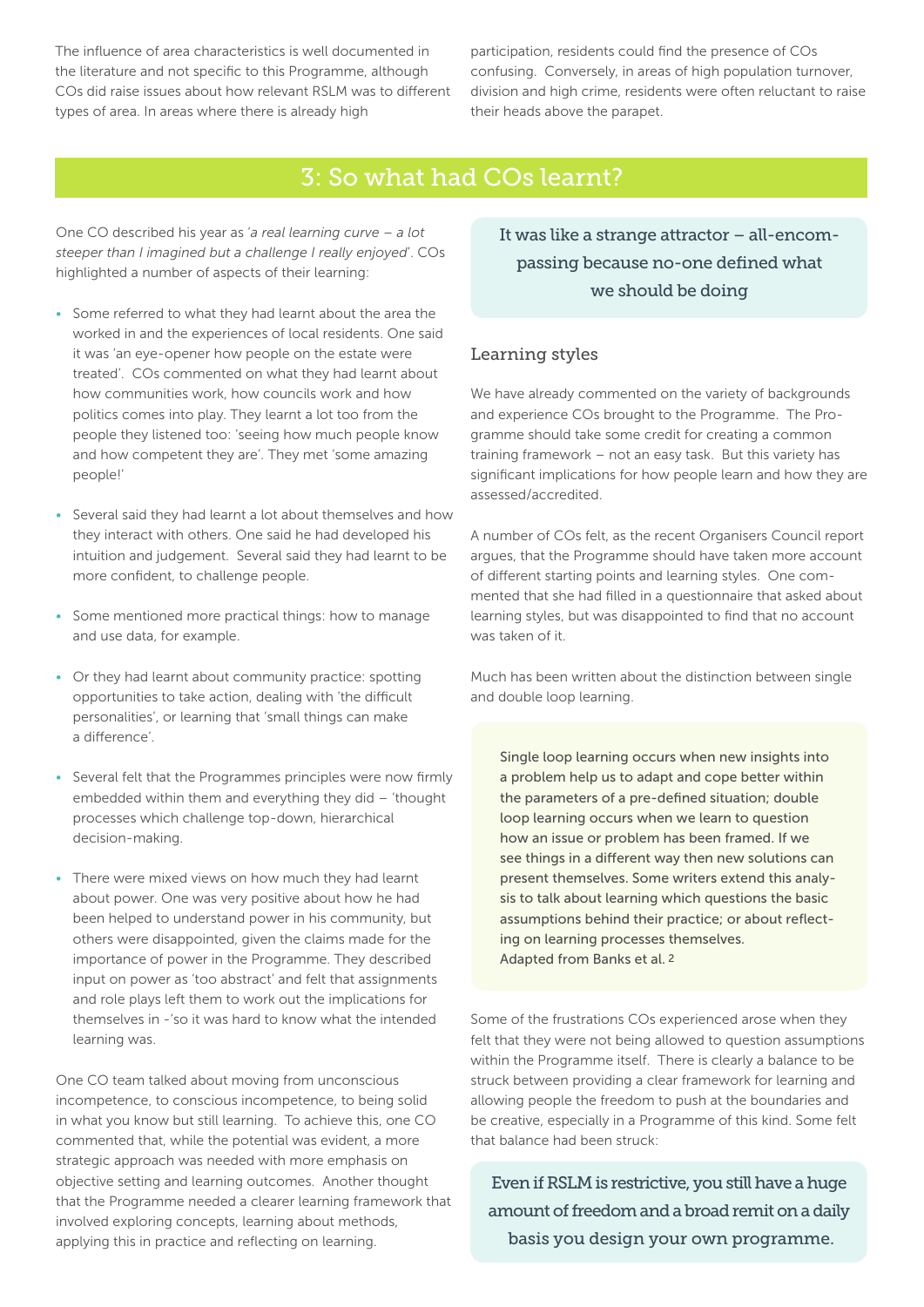But in a programme which is supposed to be about challenging power, it was not surprising to find that others were frustrated by the fact that the Programme did not welcome critical analysis or encourage them to push the boundaries. A couple baulked at being 'treated as children' or 'patronised'; others felt that a Programme that was seeking to challenge power in the outside world should be more willing to accept challenge itself.

#### Timing

Several COs questioned whether the pace of the training reflected the pace of learning on the ground. One person described it as a drip-feed approach and that '*the timing of the drips didn't always match the realities COs were dealing with*'. A specific example was the need to be trained to train volunteers and one CO would have liked more training on working with volunteers. Others would have liked the input that they got through Go Deeper - on other models, for example, and on conflict resolution - to have been provided earlier in their year.

However, it was important for COs to accept that they were on a year-long journey. As one said: 'You're not supposed to learn everything from the start'. Some improvements have been made and timing was always going to be difficult to get right, especially given the limited resources and time available to the Programme. A number also commented that they only appreciated the importance of what they were being asked to do in the induction training and online sessions when they needed to use it in practice. Thus, one described how he had felt very vulnerable in the first 6 months but was actually learning and absorbing things – he just didn't realise it. Indeed, many appreciated that the most important way of learning was 'on the job' and that though this took a while and could be quite stressful, it eventually stood them in good stead. Nonetheless, several argued that a 'map' of the training input and the structure of the learning process over the year would help COs to see where they were in the learning process and to plan ahead. One described, for example, how he found out that his next assignment required him to run, and then reflect on, a house meeting, just after he had already held one. If he had known, he would have scheduled it accordingly. As it was, he had to set up something more artificial.

#### Content

We have acknowledged that the Programme wanted people to take responsibility for their own learning. But several of the COs, regardless of their prior learning, would have appreciated more input. One commented, referring to the emphasis on Paolo Freire, that he would '*love some banking education!*' while others said they would have appreciated more 'real-life' case studies rather than just being directed to have faith in the process. They wanted guidance and examples from the people who had '*done this before*'. We have reported already concerns about the reliance on role play in the face-to-face sessions, where COs felt there was more scope for analytical discussion.

• Accreditation

Much of the criticism of accreditation is now familiar and we do not intend to rehearse it here in detail, but this study confirmed the frustrations that the Organisers Council reported to the May Programme Board. The questions were unclear, there was insufficient guidance about resource material and the time allocated – at 1.5 hours a week - was completely unrealistic. Some felt that the requirements were unnecessarily onerous for this level of qualification – one argued there should be some allowance for COs with special learning needs, such as dyslexia. Most frustrating was the fact that feedback was late or non-existent, which meant that COs could not take it into account when starting their next assignment.

Some found that the combined pressure of targets and assignments in the first six months led people to '*turn in on themselves, become defensive….. It's not a good way to learn*' – and underneath an appreciation of what they had learnt, there was still some lingering resentment. There were some practical suggestions that COs made which could help. Several of these are in the Organisers Report to the May 2013 Programme Board. One person suggested that the Programme could have encouraged on-line study groups; others would have liked guidance on reading or other resources, which would have saved valuable time.

• Go Deeper

COs got a lot out of the Go Deeper options. Each offered something different but in most cases, as we have seen, they were a source of new enthusiasm, motivation and energy and gave the organisers space to think about what they were doing. COs welcomed the academic rigour of the PGCert, for example, as well as the theory and the exposure to other models of organising. It gave them '*badly needed context*' and 'a safe space to speak critically'. One person commented that the freedom to think more critically meant that they also '*came up with the good things about RSLM'*. COs also spoke highly of other options: the conflict resolution option helped them to '*separate facts from feelings*', the digital organising and community rights courses offered valuable tools and several COs spoke warmly of the support they got from those running the Go Deeper programmes. Ideally they would have liked some of this input earlier and it would also have been good to dip into each others' options – maybe have tasters (although it is hard to know where they would have found the time for this). Indeed, while some teams all went on the same Go Deeper, others diversified and would have been able to gain insights from each other. Some have used their bursaries to add to the training available on the Programme.

There were also specific suggestions about additional input that would have been useful:

- The political background to the Programme
- More theory and alternative models for those not on the PGCert
- Groupwork skills
- Working with volunteers and identifying leaders

COs also had specific comments on accreditation and Go Deeper.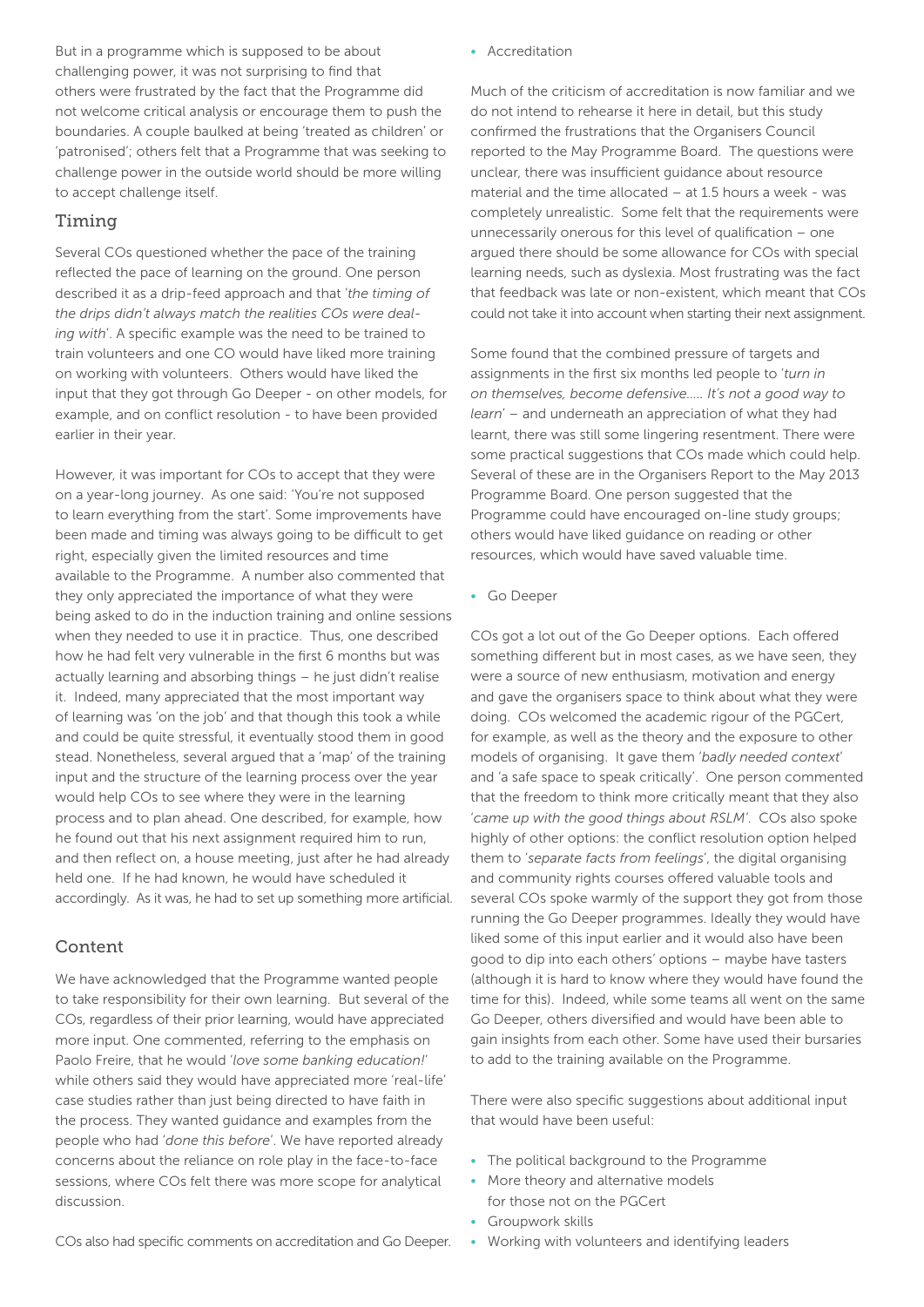- How to handle councillors
- Mediation and conflict resolution, especially for those not on the Community Resolve course
- Project management
- Data analysis

#### • Fundraising

• How to deal with vulnerable adults and mental health issues.

A particular concern for a number of COs was the lack of support for their role in training volunteers.

# 4: Support

This paper has described emotional and sometimes lonely journeys. It has referred to the Programme's desire that COs should take responsibility for their own learning and shown that, despite reservations, many did. One team commented that 'it is easier to gripe than be positive', saying that if they did not believe in what they were doing, they wouldn't have worked so hard on progression. But COs are trainees during their first year. And support is essential in ensuring that they gain the most out of their experience and can sustain their commitment.

Development professionals must necessarily use their emotional capacities. Poverty and exclusion generate 'social suffering' …., the 'hidden injuries' of class, race and other oppressions, and development professionals work with the resulting anger and despair….must function within 'dilemmatic spaces' in which choices are ambiguous, indeterminate and contested.

COs commented that it was '*a difficult and emotional job*':

In any other job where you were listening to 10 harrowing stories a day, you would have someone help you deal with it.

They talked of the importance of setting boundaries and dealing with the emotional implications of building elationships in this way. However, most felt they were not getting enough of this support. Indeed, several felt the work ethic of the Programme pushed them in the opposite direction and that there was little concept of work-life balance. One described how she stopped taking her mobile phone home or answering emails in the evening because the job was stressing her out:

# I didn't want to be a 24 hour CO and once I stopped thinking I had to be like that, things got easier.

Many COs also felt under pressure to absorb and implement RSLM without question. Some spoke about '*being jumped on*' or '*shot down*' if they strayed from the tenets of RSLM and felt a lack of 'care' in that the integrity of the process seemed to be the most important thing:

# I was trained to challenge and then penalised – I worried that people would think I was a troublemaker

 Some felt there was more latitude in the Programme now, while a few felt there had always been latitude for those who were 'trusted' to stick to the process. However a number of COs noted the potential contradiction between being trained to help people do critical analysis in order to challenge power and achieve change on the one hand, and being expected to stick to a prescriptive methodology on the other.

The principal forms of support in the Programme, in order of preference, were:

- The local CO team
- Other COs across the programme
- The host
- Online sessions and supervision
- Opportunity to ask for help from Locality and RE:generate
- The residential
- **Action Camp**
- Yammer

#### The team

Generally speaking, working as a team seemed incredibly important and team colleagues were top of the list when COs were asked where they got their main support from. COs felt there should be much more emphasis on this: *It's difficult to learn on your own.* Even if they each had their own individual area, COs generally got a great deal of support from their colleagues. Some had started out working together before splitting up into their own areas. They helped each other with problems, with accreditation assignments, and with reflection:

# "…sitting at a computer is fine, but having someone else there bringing in ideas adds an extra dimension."

Another commented on how team members enabled each other to see very different points of view. Conversely, those who seemed to be struggling most were often those working on their own.

On the other hand, there would be risks for the Programme in relying on the team as a major source of support. One team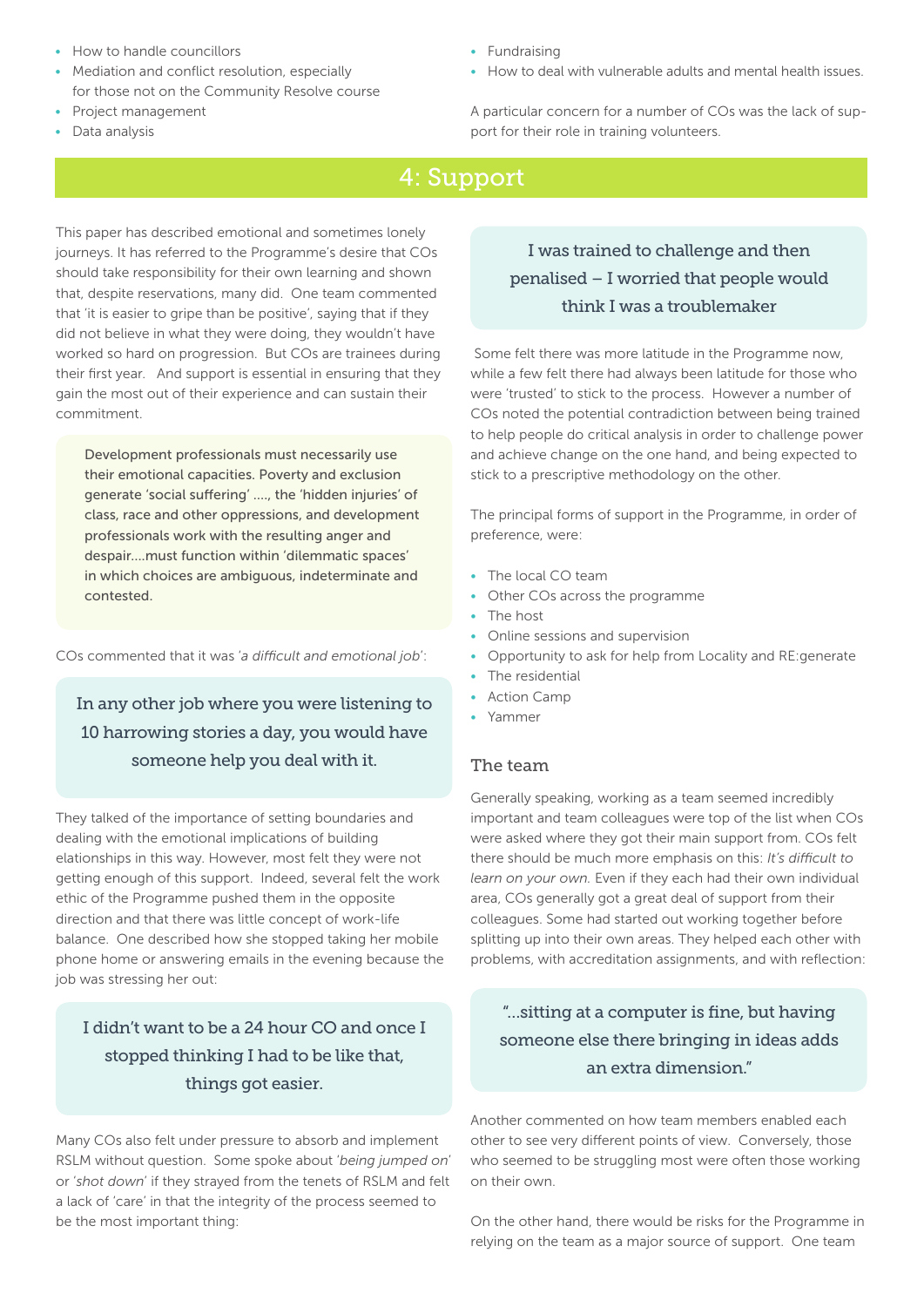pointed out that this could be a case of 'the blind leading the blind'. In other cases, team members had left, leaving the remaining CO on his or her own. Most seriously, there were a small number of cases where team relationships were poor. There were instances where COs competed with each other for volunteers, for example, or undermined each other, where there were personality clashes or high absenteeism with no explanation. Clearly the host has a role to play here, but some hosts had difficulty knowing where their role started and finished.

#### Other COs

COs also got support from other COs across the programme, who they saw as an 'amazing' and diverse resource. One of the advantages of training sessions on-line and face-to-face was the relief of finding that others were going through similar experiences to their own. But COs in later cohorts also commented on the value of having members of earlier cohorts close by. Some had been on visits or had other teams visit them which was an opportunity to swap ideas and practical tools. One of the strengths of the Programme, one commented, was the variety of its COs and they got positive energy from spending time with each other. They felt they should make more opportunities to get together – '*model what we tell our communities to do*'. They all wanted to see more use made of CO experience, although as yet, they had little sense of what CoCo or the Inspiration Network would offer.

Yammer was also designed as an opportunity for COs to share experience but none of the COs we spoke to set much store by it, especially since the 'blue line' had been closed down. At best, some saw it as a way of picking up positive stories in order to impress OCS; others just saw it as a '*competition for commitment and a forum for boasting*'. They wanted a space where they could share failures without being judged.

#### The host

Support from the host was more variable, but where it worked, it was often a lifeline. Hosts could be a first port of call with a query or problem and the best hosts offered regular supervision and emotional support. One team described how they had different mentors within the host for different issues. Conversely, those with inexperienced hosts or hosts who didn't understand the process were really disadvantaged as, in a different way, were those whose hosts were not sufficiently embedded or trusted locally. The Programme expected hosts to provide mainly practical support, but some COs felt they should be encouraged to become more involved in the learning process. They also wanted to see the Programme provide better guidelines for hosts, who they thought were often undervalued.

#### Online sessions and supervision

Views on the online sessions varied. Some found them very useful – an important space - others did not. One team felt the sessions needed to recognize that people work at different speeds. But several commented that COs themselves needed

to take more responsibility for how the sessions went – turning up to every session and bringing challenging questions. Most people would have liked more face-to-face time, but they appreciated the reasons for relying on online learning: '*We'd have been moaning loads if we'd had to travel*',

Several COs commented on the emotional support that on-line sessions offered – a point also picked up in the Organisers Council report. But they found them less helpful in getting answers to dilemmas. They cited some technical issues with the sessions - problems with computers crashing or not being able to handle resource material – but they also commented on the dynamics of online discussions, with some people dominating, others getting lost (perhaps sitting in silence feeling more and more intimidated). In that respect, there was appreciation for the decision to reduce the size of the groups and introduce online supervision. They valued the opportunity to meet virtually with other COs, but felt there wasn't time to get beyond the basics. Echoing earlier comments, some wanted less emphasis on problem solving, more on discussion: '*You get referred to step 4, but you don't get a chance to discuss the merits of Step 4*'. Others thought there was scope for RE:generate to identify common themes, as the Organisers' Council report suggested.

#### Direct help from Locality and RE:generate

We heard a lot about failure to respond to questions and emails. COs wanted more evidence that their feedback on aspects of the Programme had been taken into account by Locality and RE;generate. They also wanted more feedback on their reports, especially reflections. But COs also commented on the positive support they had received. Helen was singled out by more than one CO for her help with difficult personal circumstances or challenges they were facing in their area, staff at Locality for help with HR and other practical issues. COs recognised that resources were stretched. But our interviewees echoed the Organisers' Council report on the need for much better communication. When nothing much was happening on the ground, it was important to have positive feedback to balance the pressure of targets and the emphasis on sticking to the process. They would have also valued regular updates on Programme developments. One or two felt that the Programme could do more to reflect on its own power, commenting in particular that its resistance to constructive criticism or questioning of the RSLM model.

#### Implications

COs were asked what advice they would give to COs joining the Programme and what they wanted from the Programme itself. The next table summarises their responses.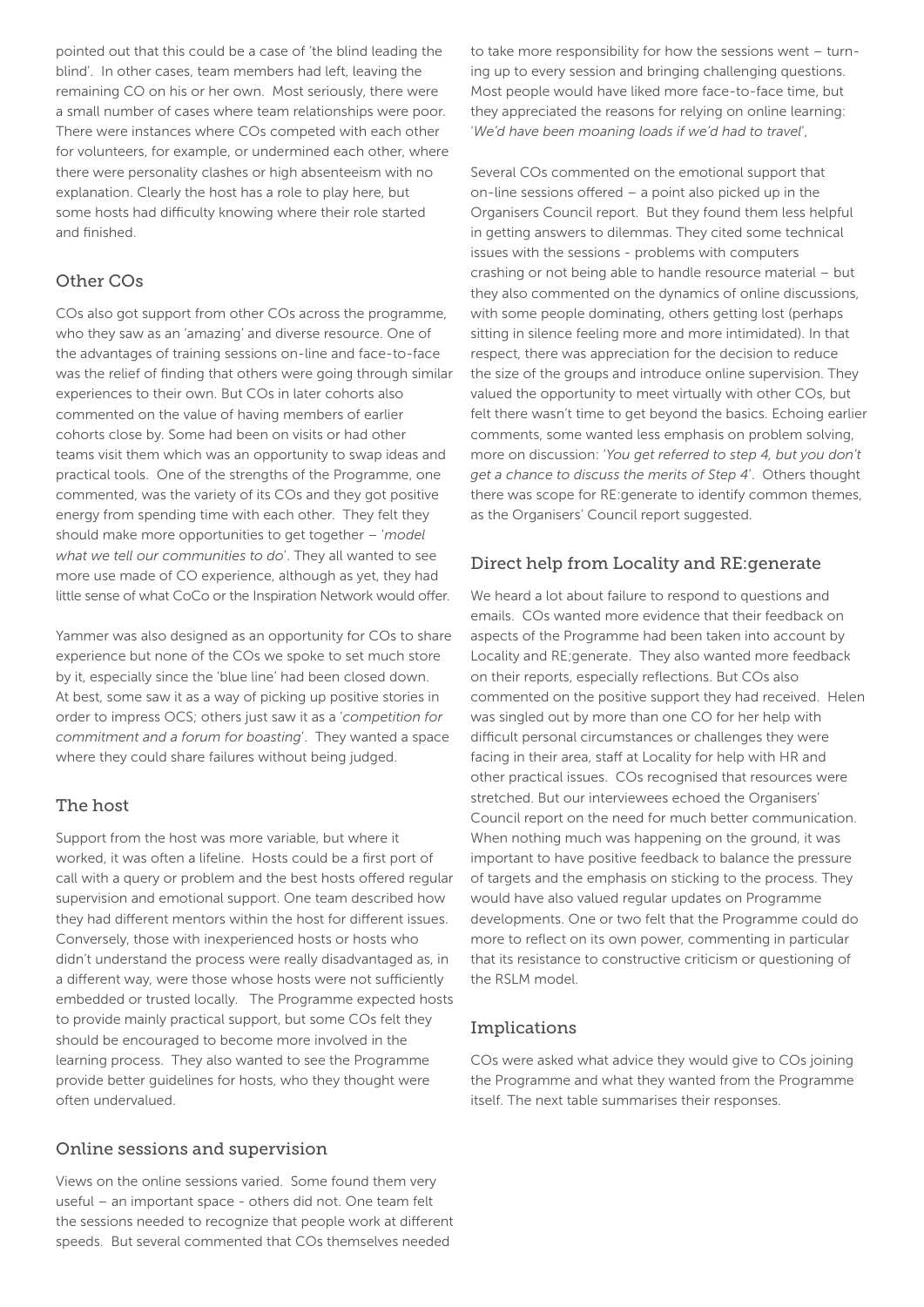#### **Advice for COs**

Remain open-minded – give it a chance

Wipe out what you have done before – it's no good coming with received ideas

Look after yourselves

Build in time for reflection

Time, patience and perseverance are important – 'keep on it'.

Develop a good team relationship

Find COs in your area; build a network of support

Trust your instincts and be prepared to find your own way

If you are not sure, ask.

You won't find 'magic people' with great ideas straight away. Give it time.

Don't take things to heart.

Understand that you will still have questions at the end

Enjoy the ride!

#### **What they wanted from the Programme**

Answer questions and emails

Show feedback is taken into account.

Provide better guidelines for hosts

Don't promise what you can't deliver

Give positive feedback

Provide real-life examples

For additional training needs, see p. 14-15